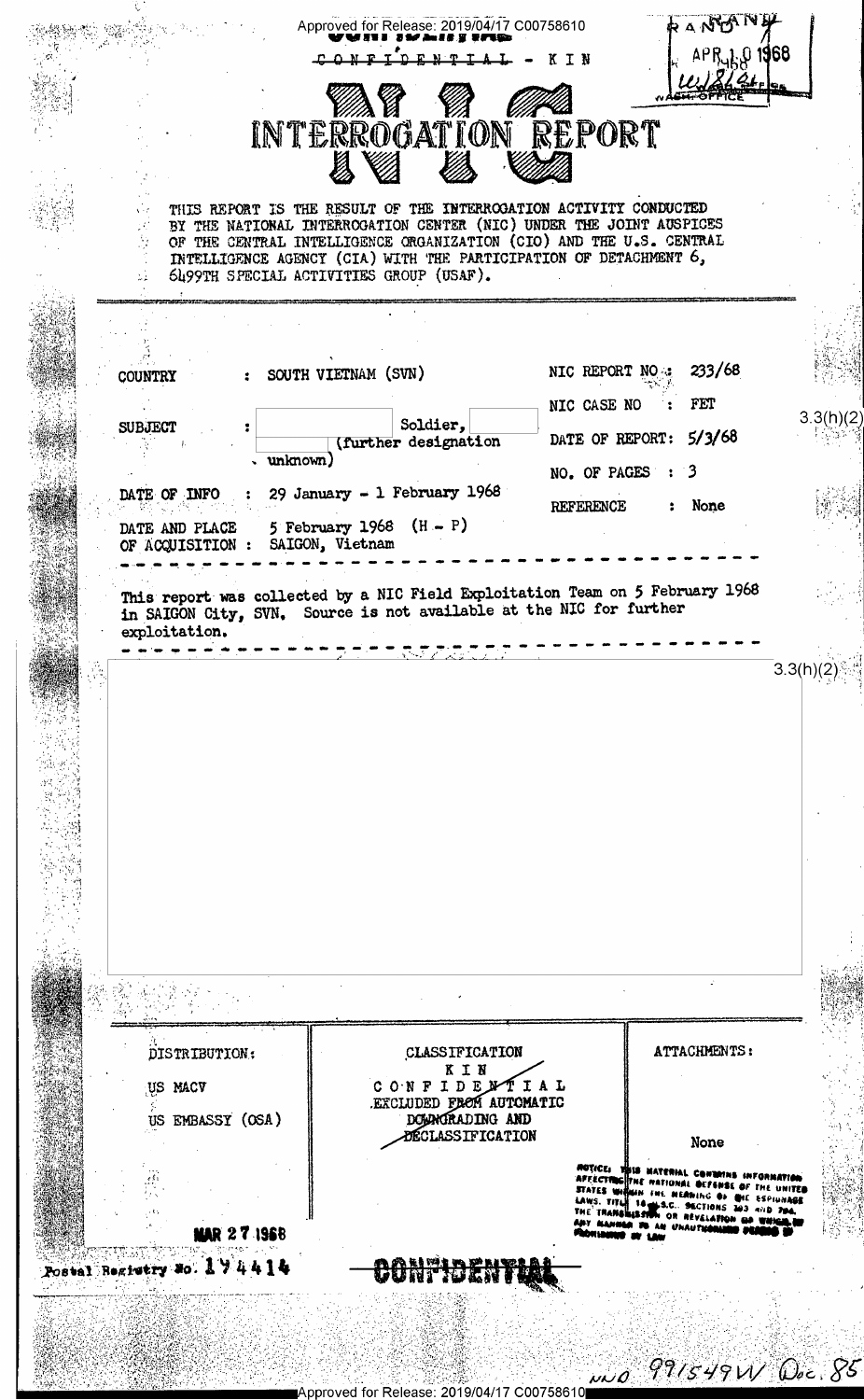$-6.9$  N-F-I-D-E-N-T-I-A-L Page 2

Zna za stanovnosti se obrazu se obrazu se obrazu se obrazu se obrazu se obrazu se obrazu se obrazu se obrazu s

quartering in LOC VINH, TRANG BANG District, TAY NINH Province, underwent training in preparation for attacking cities from October 1967 to January 1968 Although studies were couched in general terms and no city was identified as the object of attack, the team was told to take advantage of city topography while attacking. The team members learned that infantry should be utilized in attacking houses, using such weapons as grenades, AKA rifles and B40's. They studied a two to three-page document on attacking cities. Team 2, in particular, practiced house attacks. Team members learned to crawl to the door of a house to toss a grenade inside, to fire an AKA rifle inside after throwing the grenade and observe signs of life, and to enter the house if no one inside was left alive. If the house were a two-story one, the team learned that two team members must fire upstairs from the outside of the house while the others penetrated the house and tried to rush the stairs. They were told to first attack the front of the house first, and if the house had several-entrances to attack them also. The largest door was considered the easiest to attack.

On the evening of 29 January Team  $\vert$  consisting of 14 men led by began to move. other eight had left with The group was informed Palace to learn its topography; Source claims that his group was told other eight had left with on 29 January. The group was informed the evening before that it was going to celebrate TET in Saigon; it was not advised that there would be a battle there. Source's group was led . to a house on LE VAN DUYET Street at 1300 hours, 30 January. They ' remained there until 1900 hours and cleaned weapons cached there. No .one in the group carried a weapon into Saigon. The GVN police had already arrested occupants of the house; the house was in the name of CHU BAY. Since no one was there to receive the infiltrators, their guide remained there and cooked for them. At 2100 hours, the team was led to TRAN QUY CAP Street where Team Chief told the soldiers led to TRAN QUY CAP Street where Team Chief told the soldiers to prepare their weapons. to prepare their weapons. at TRAN QUY CAP; the three team members, who joined them there were assigned the task of cleaning weapons already stored there which they did until the middle of the night. (Source was later told that the GVN police knew about this house because one of his comrades led them to it. This was revealed to Source by his VN interrogator.)% The team assembled with weapons and remained in the house until 0230, 31 January, when the other 8 team members arrived in a vehicle driven by  $\overline{\phantom{0}}$  At 0230 they studied a sand table of Independence  $\alpha$  arive $\alpha$  by  $\Box$  At 0230 they studied a sand table of Independence to attack the Palace only 15 minutes (0245) before they actually comenced, at which time they received the order to attack the Palace  $\sin$  full strength (14 men) and defend it to the last man when Allied forces tried to drive them out. They were told to expect no reserves or reinforcements. The team was not advised of fighting in other cities or even of other attacks taking place in the capital region. The soldiers . did not expect support from the local populace and did not receive it at .any~time.»-Although afraid of dying, the members of the team were determined to successfully attack the Palace to show that no place in Saigoriwas safe from the VG. This fact alone, according would make the attack a success.

The team went in three vehicles from TRAN QUY CAP to the attacking site. In drove one car; 'team member drove one, and  $\boxed{\texttt{drive}}$  one car; ' team member drove the other. The 14-man team opened fire on the Palace at 0300, 31 January 1968, and continued fighting until the afternoon of 1 February. Source, February. Source, <u>|</u>|<br>| and eight other team members with-<br>| dréw at 0800 hours, 31 January to the corner of NGUYEN DU and THU KHOA HUAN Streets where they remained until 1800 hours. One team member was killed there. The team first stayed in a large building on the corner

. 1

<del>GONFIDENTIAL</del> - KIN

<sup>=</sup>.1 -\_".~, ; <sup>=</sup>"-..\_/,-. ' .- \_\_ \_ '. ..

,\_ v' >1 thing and the second state of the second state  $\mathcal{I}$ 1 .4 \*\

+ Y'LL AND AN AMA  $\mathcal{S}$  . In the set of  $\mathcal{S}$ 

' '

, and  $\mathcal{F}$  , if  $\mathcal{F}$  is a subset of the set of the set of the set of the set of the set of the set of the set \_ \_~ s . \* .

-/,y>~,§' fr 1,--\_.\_="=-.'\'2='-fl-\_-," » -\_ ,

-»-.=,\_,,,~ 1,,'-~\,;.;.,',,,,.\_ ~ .- .\_.....».,.-,\_., as -

MAN ASARAN MARATAN YANG LARANG LARANG LARANG LARANG LARANG LARANG LARANG LARANG LARANG LARANG LARANG LARANG LA<br>DI PARANG LARANG LARANG LARANG LARANG LARANG LARANG LARANG LARANG LARANG LARANG LARANG LARANG LARANG LARANG LA

'.-.-» ,.=.;.,--\_,.\.-=--.\4.--: .~-,~.~r».: ;. » \_

 $\frac{1}{2}$ 

- 1 '. -

¥- N <sup>I</sup>~> \ 1 ';\_.\_-\_ '.\_-\_"1\_i\_i\_;;'-H;\_'»";#r1.=-\_;\_

.\_ .\_.\_ ..;~:a..L..;\...\_.... -r--"r"-"'"—"""\*"<-rv.r?r~2¢Ywrflrw1\*xx"rr==:\*=i\*¢""Y11?":\*T=r?""'?Y'~' " " ".- - " - ' -- -

<sup>1</sup>-" a;"='~\*.--:'.'. 1- ':-3". -'.1 Eh . '.L-:w-.€'- \_-1'». ' -. = IT TO I FAIL TO A THE STRIKE IN THE STRIKE IN THE STRIKE IT AN ALL AND THE STRIKE IN THE REAL AND ALL AND LOT '- I ' ' <sup>~</sup>H , ~ ; - ; --.':.:\_\_§.\_.,\_:::'.i.\_-;\_;.\_-I .1

..'r~.<-','--.;~.-1.:.;»,y.;,.;,.. , » ~ -. 4.. \_ T )- g .. \_ \_ X. \_ .,=.,i.-.--,,\_-.'»- ..\_.»..-.-.»\_- -. -- =- - - .' .

.-x--'~.-.\-=:.- -' ~~ \_- \_=- .',~~.- .' - -' ' -\*.\_-.-.=,-», . . -, -

- ~ =' -. ->< \_.». .....=,,...\_~- .1. X.-.-I \_ .- .;~ .. 4- ~ ~. \_\_ .- <sup>v</sup>"

**()) 12. 12. : 12. : 12. : 12. : 12. : 12. : 12. : 12. : 12. : 12. : 12. : 12. : 12. : 12. : 12. : 12. : 12. : 1** 

OSTANDA LA SAN ANG

x{A .¢xa2fiEf§r"a .:~'I"7Y»"3f-\*1"? :<=§:~=1&%¢1212?i- =» i" 'r '-" v- :~~~=~ »~\_1- '.~ - - - It <sup>~</sup>' "' - IIIIIIIIIIIIIIIIIIIIIIIIIIIIII <sup>W</sup> Approved for Release. 2019/04/17 C00758610

:' .'-".'-'~'.=,'\_\_ ,~ .. . ','»'l-=-;<',\_£;";'- ,1

. . .~.'.~~.- ., --

<sup>~</sup>'\ ...,.\.\*..

\_ . \_

. ». -

<sup>I</sup>., \_ . . .. . .. \_ . . . .

 $-1.$   $-1.$   $-1.$   $-1.$   $-1.$   $-1.$   $-1.$   $-1.$   $-1.$   $-1.$   $-1.$   $-1.$   $-1.$   $-1.$   $-1.$   $-1.$   $-1.$   $-1.$   $-1.$   $-1.$   $-1.$   $-1.$   $-1.$   $-1.$   $-1.$   $-1.$   $-1.$   $-1.$   $-1.$   $-1.$   $-1.$   $-1.$   $-1.$   $-1.$   $-1.$   $-1.$   $-1.$ 

' "

 $\gamma = \gamma$  , which is a set of  $\gamma$  -  $\gamma$  ,  $\gamma$  ,  $\gamma$  ,  $\gamma$  ,  $\gamma$  ,  $\gamma$  ,  $\gamma$  ,  $\gamma$  ,  $\gamma$  ,  $\gamma$ 

: ~\_ -' x -Y .

»- . \_ .

 $\ldots$  .

-1 S" - " '

3.3(h)(2)

3.3(h)(2)

3.3(h)(Z)

3.3(h)(2)

 $3.3(h)(2)$ 

3.3(h)(2)

3.3(h)(2)